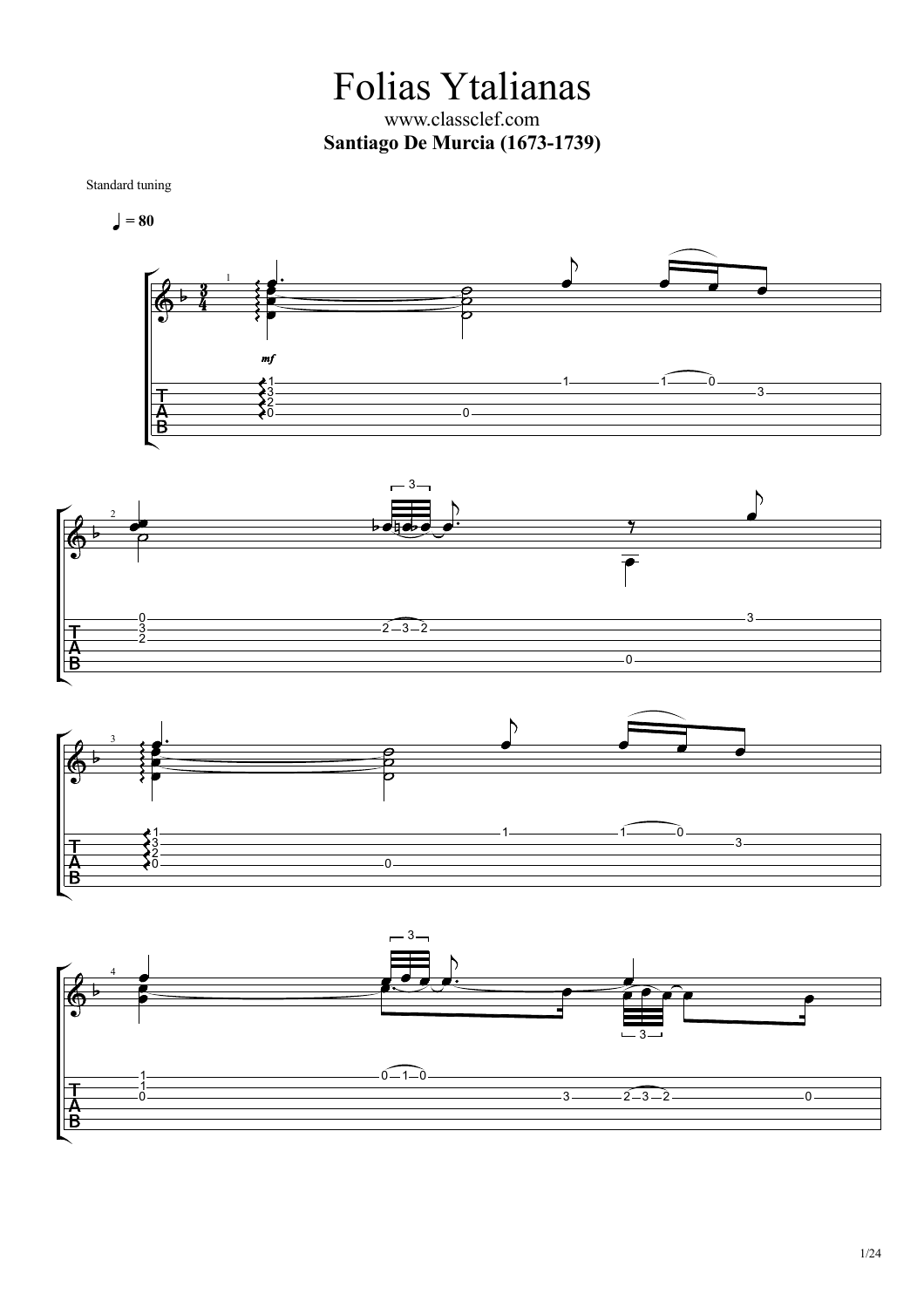







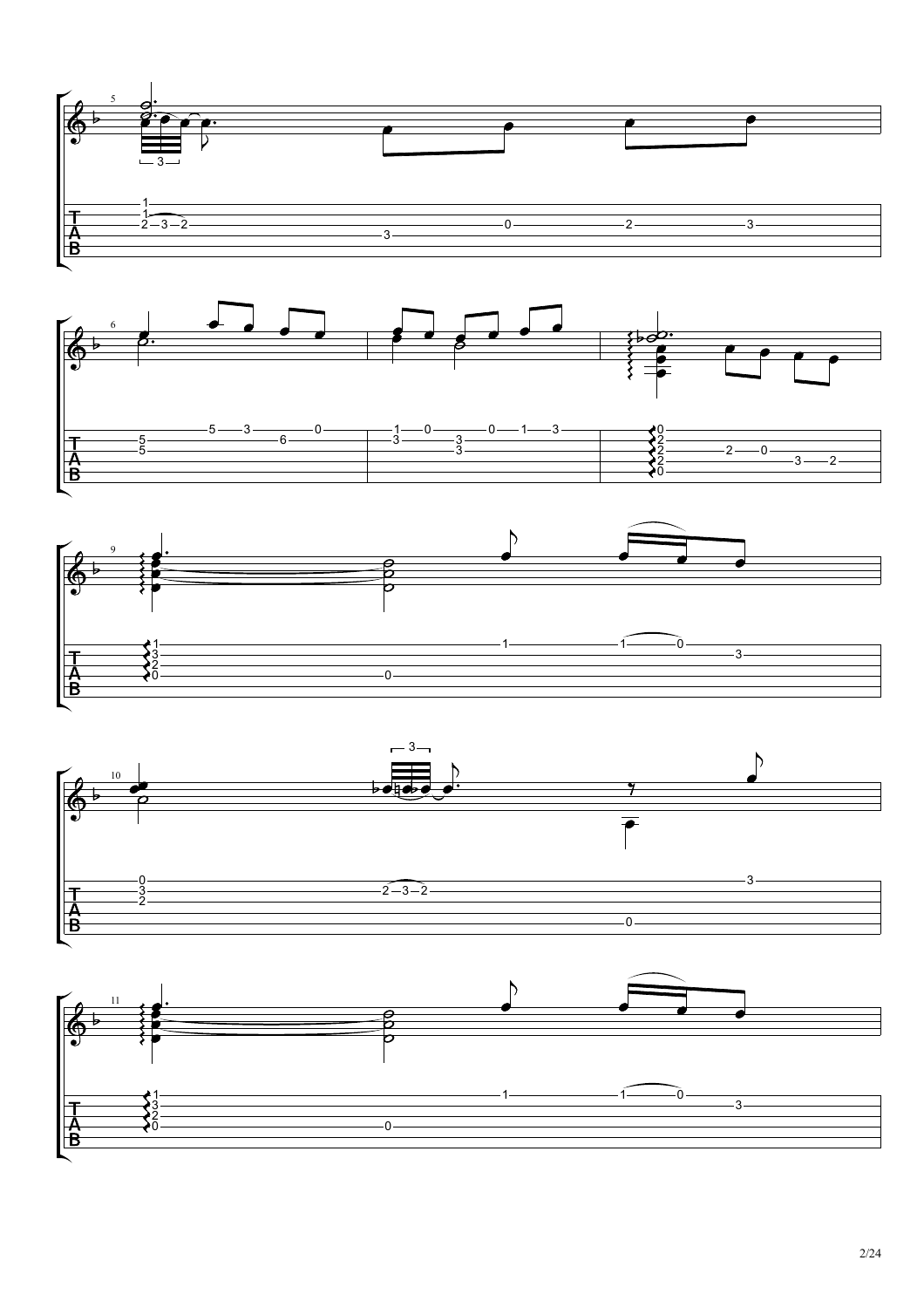







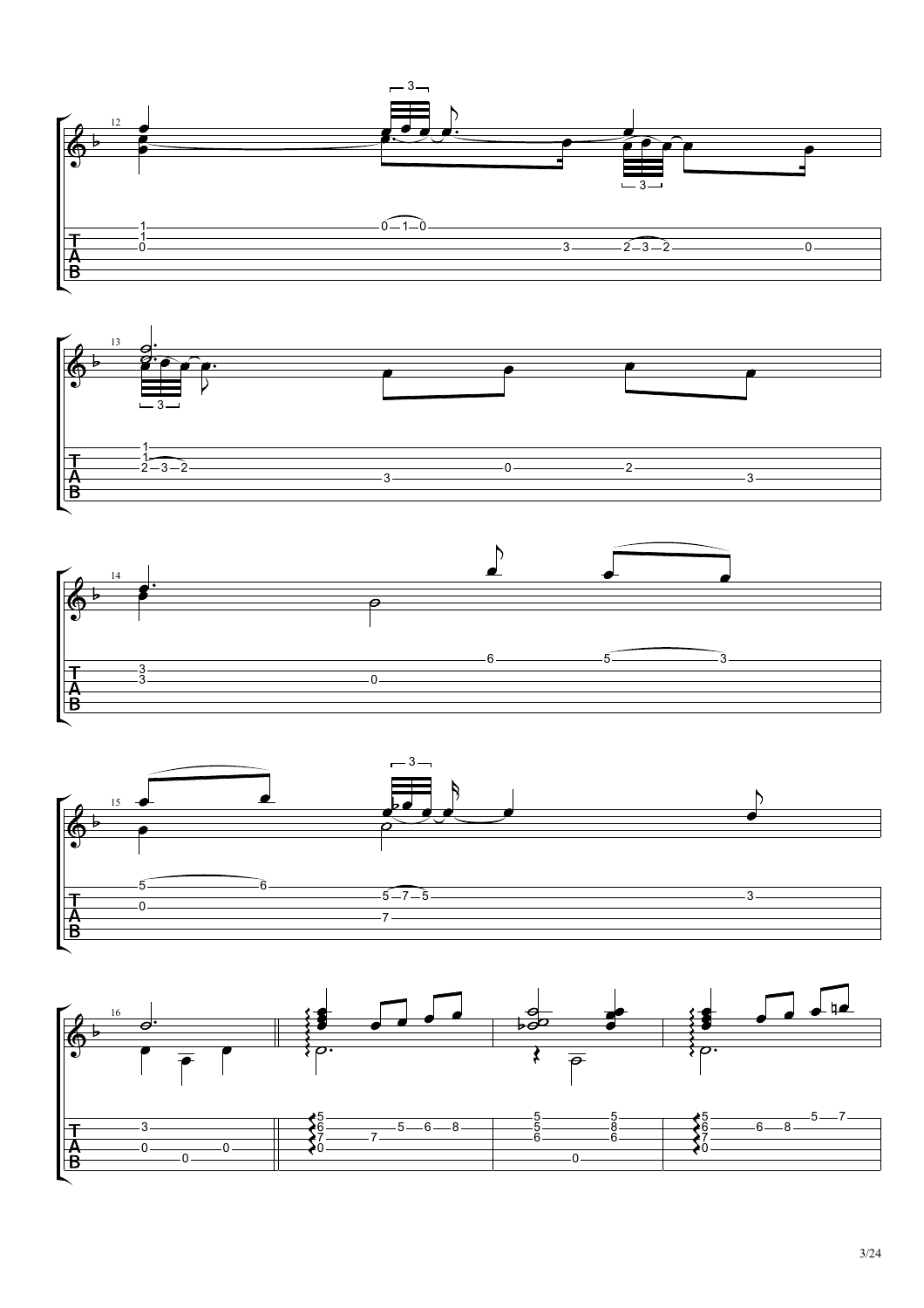







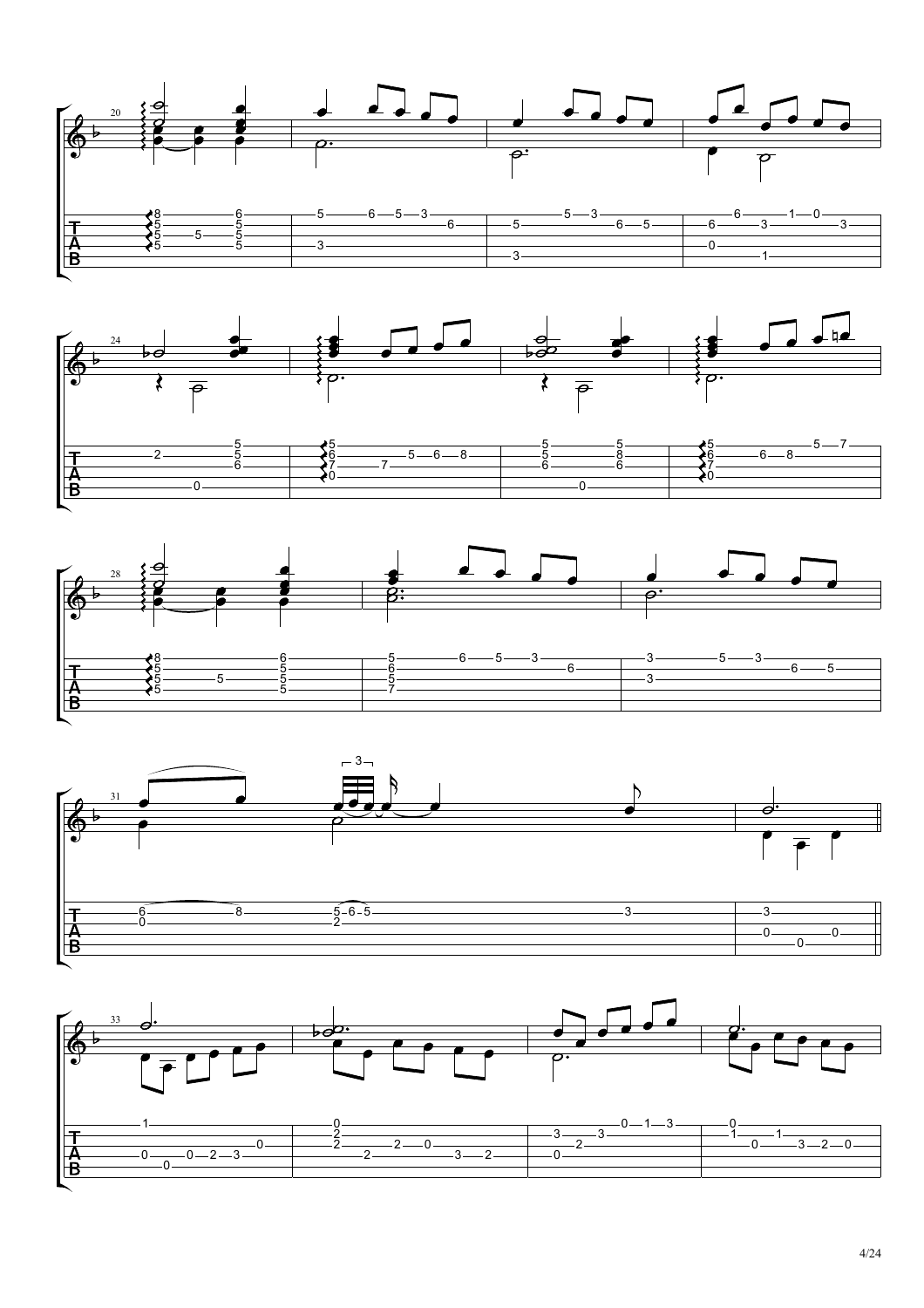







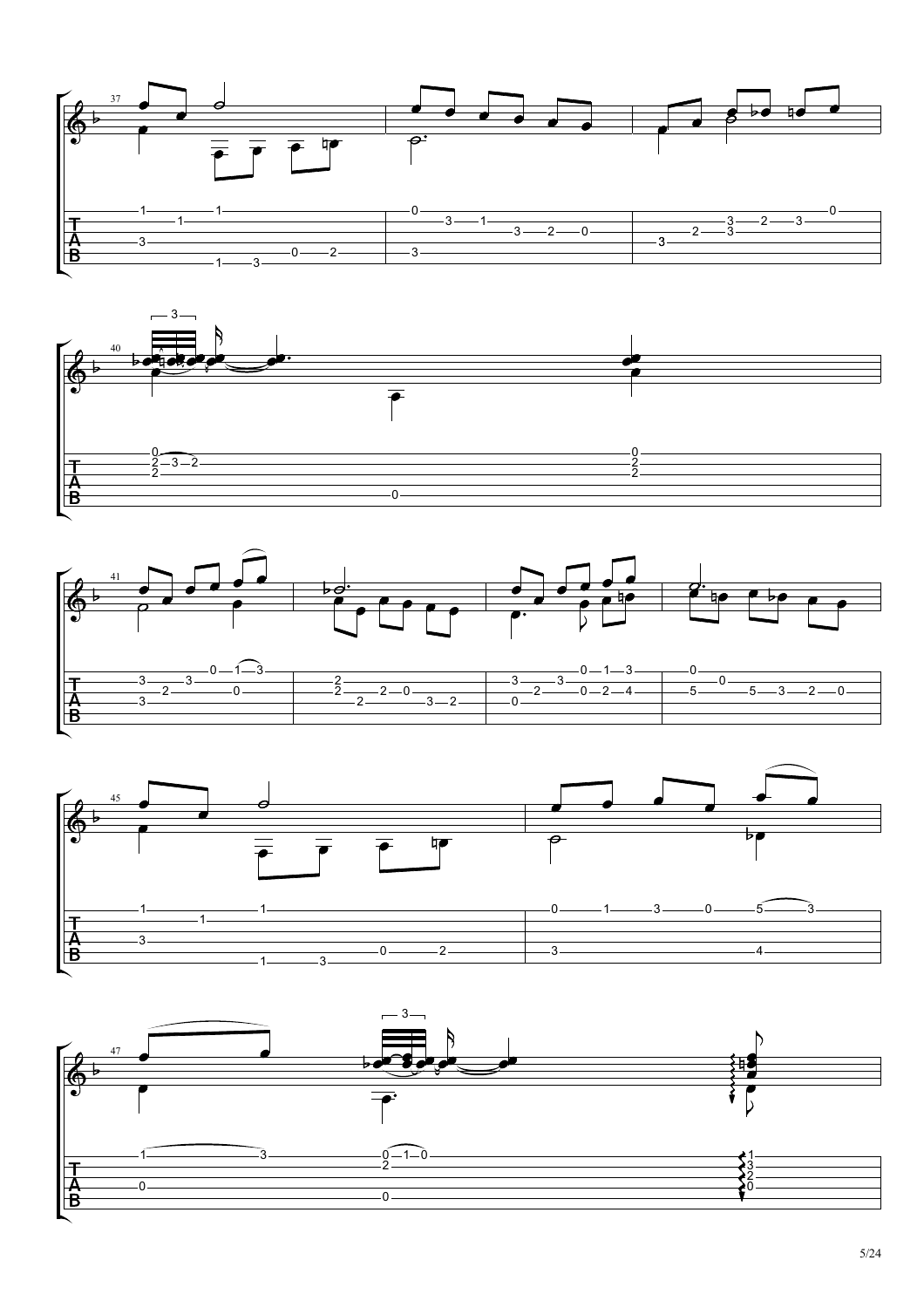







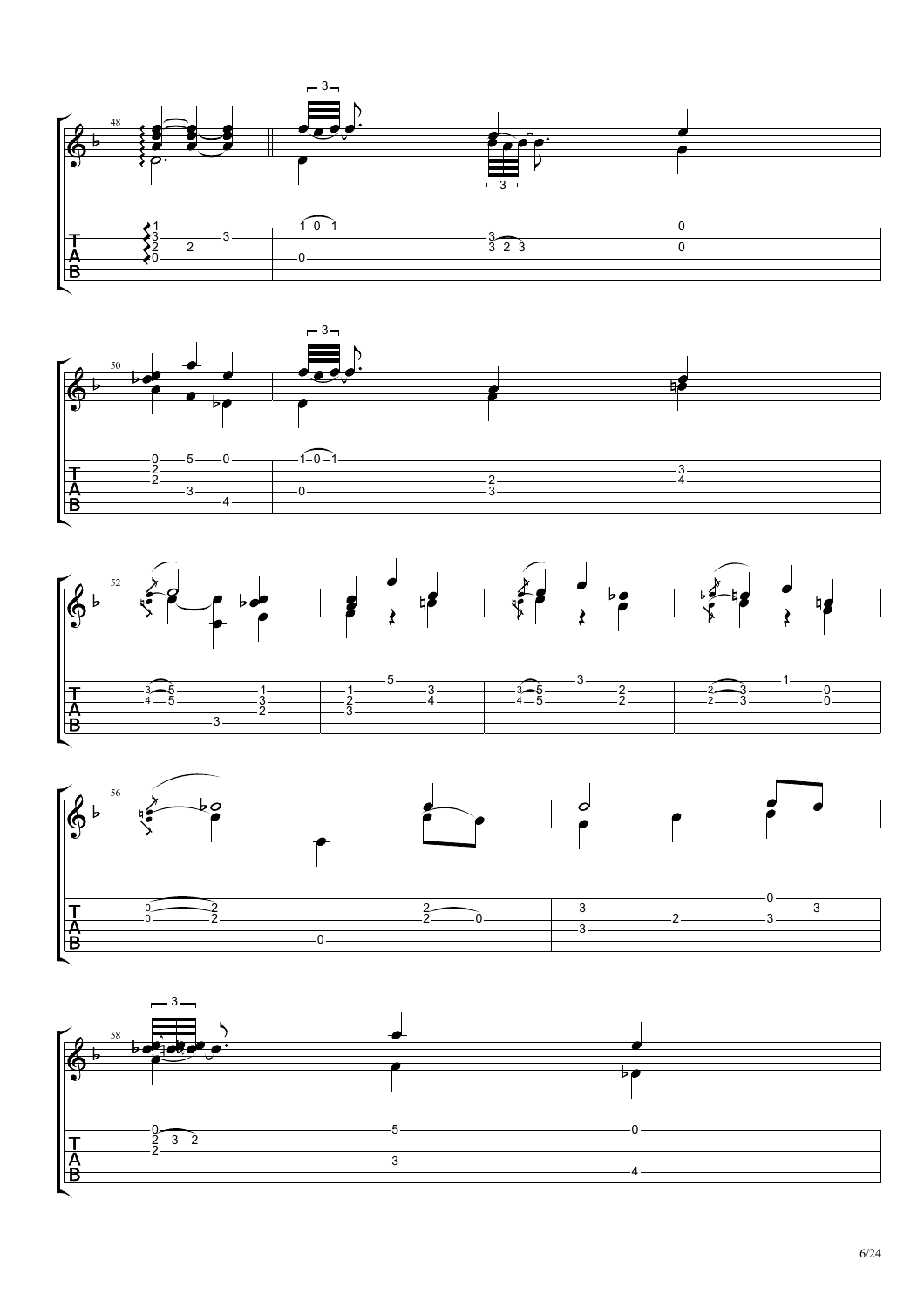







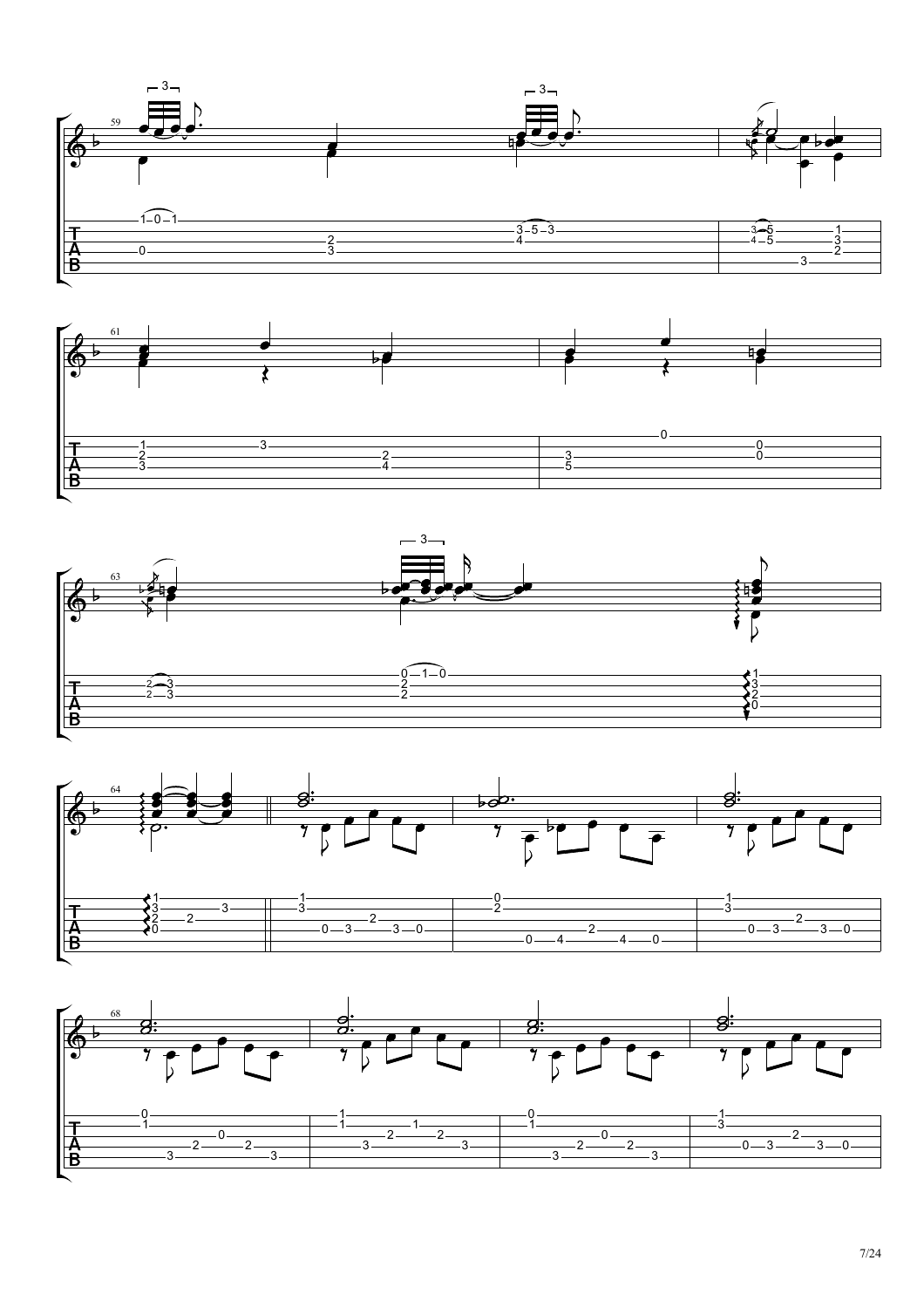







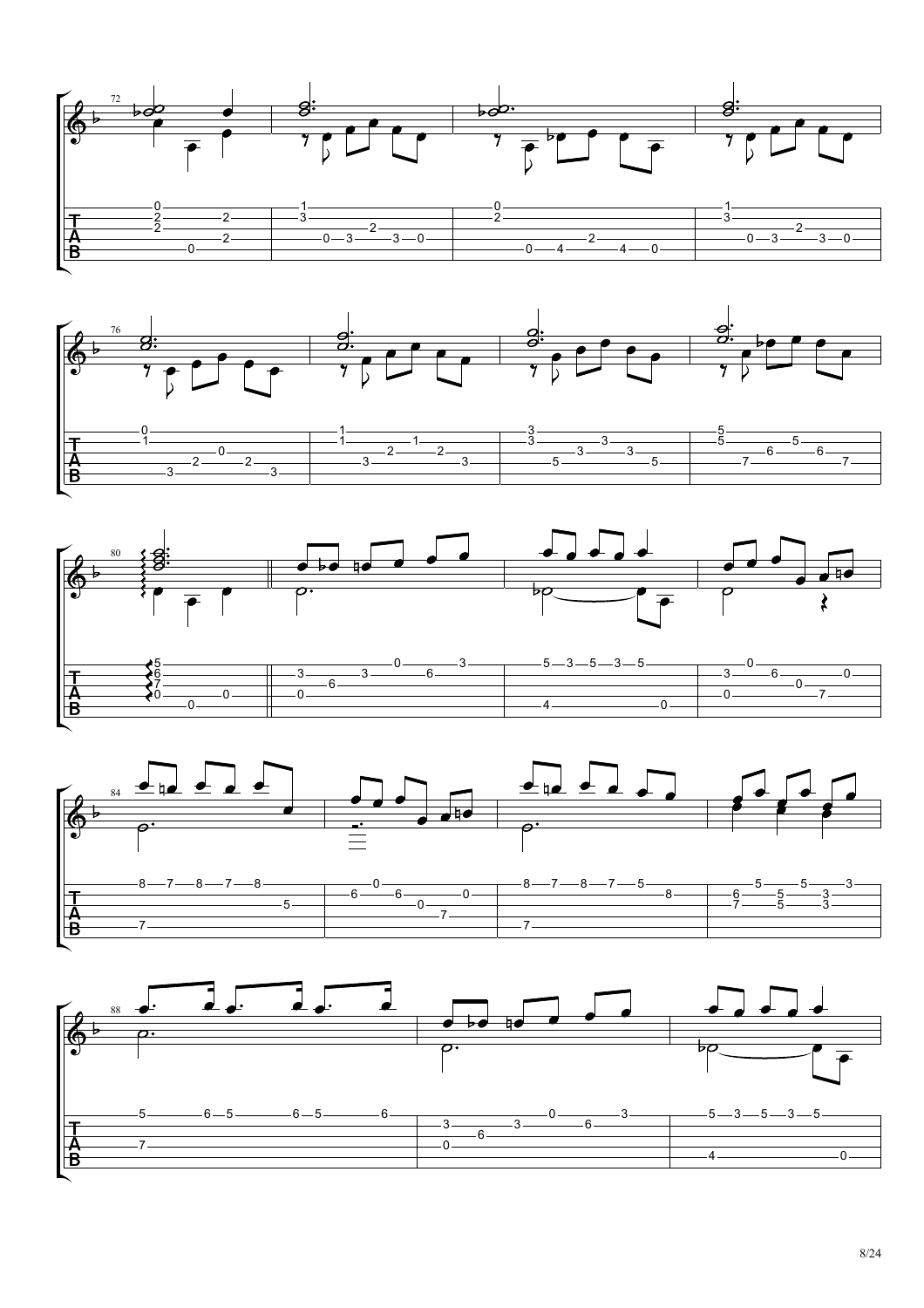







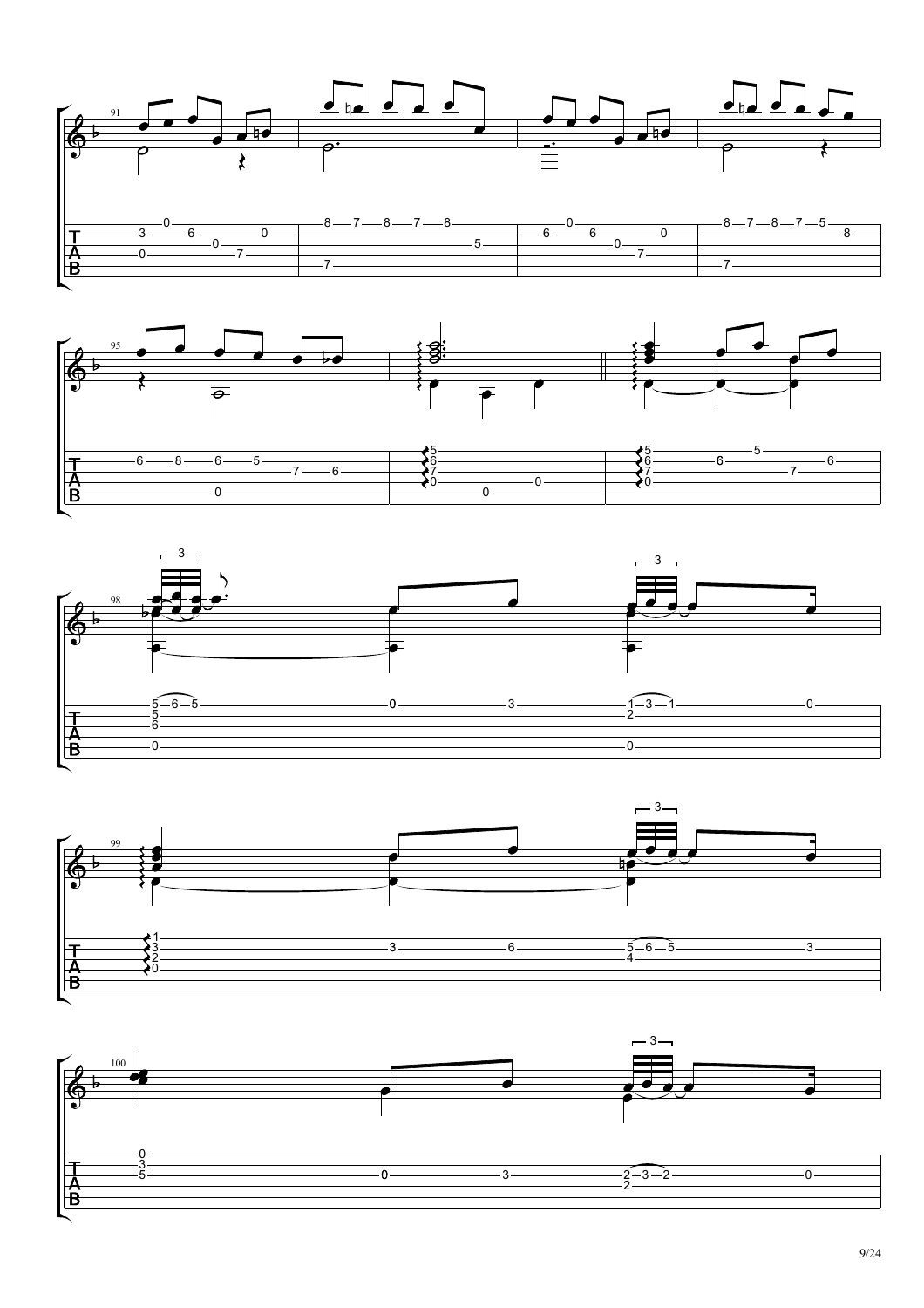







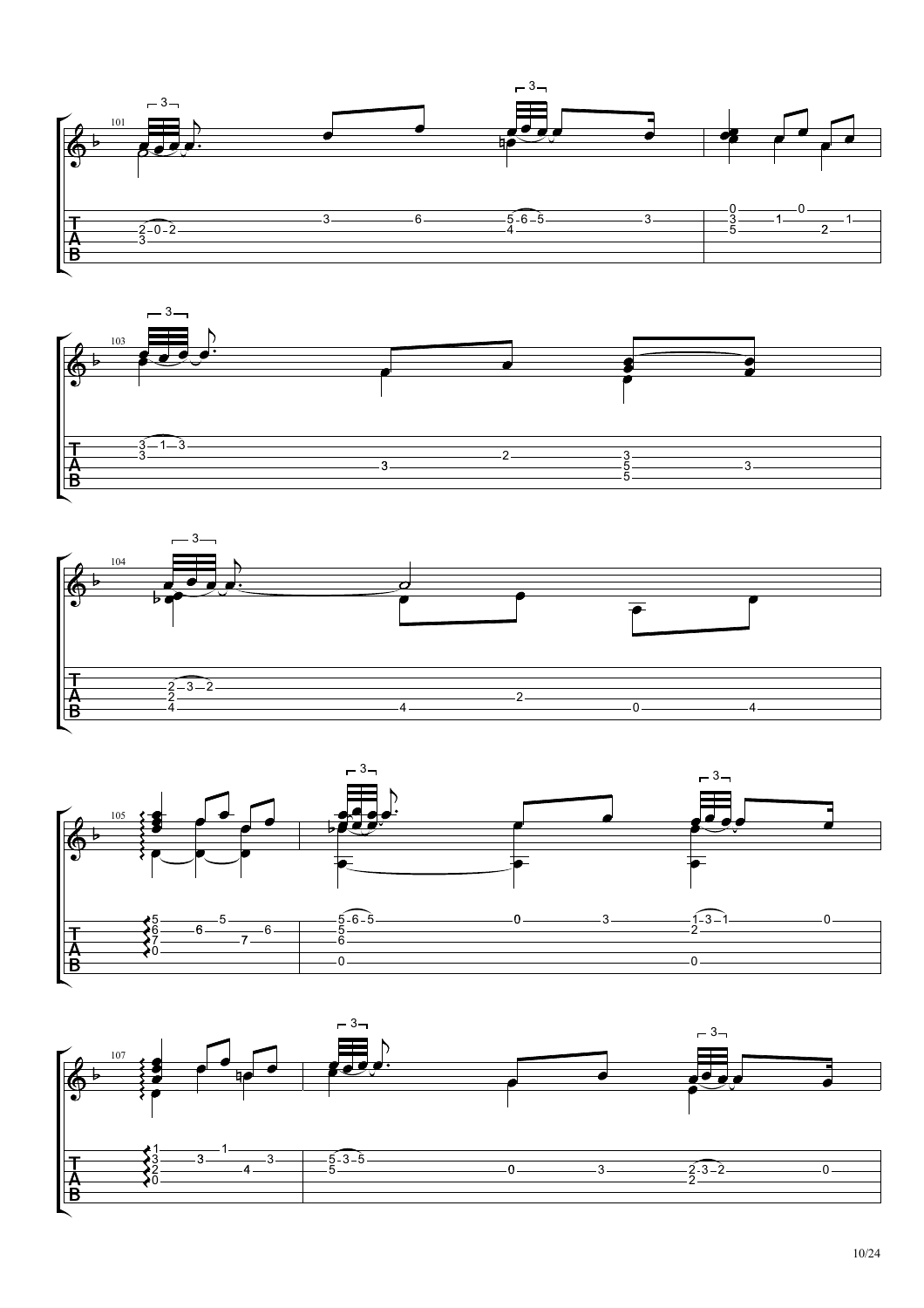







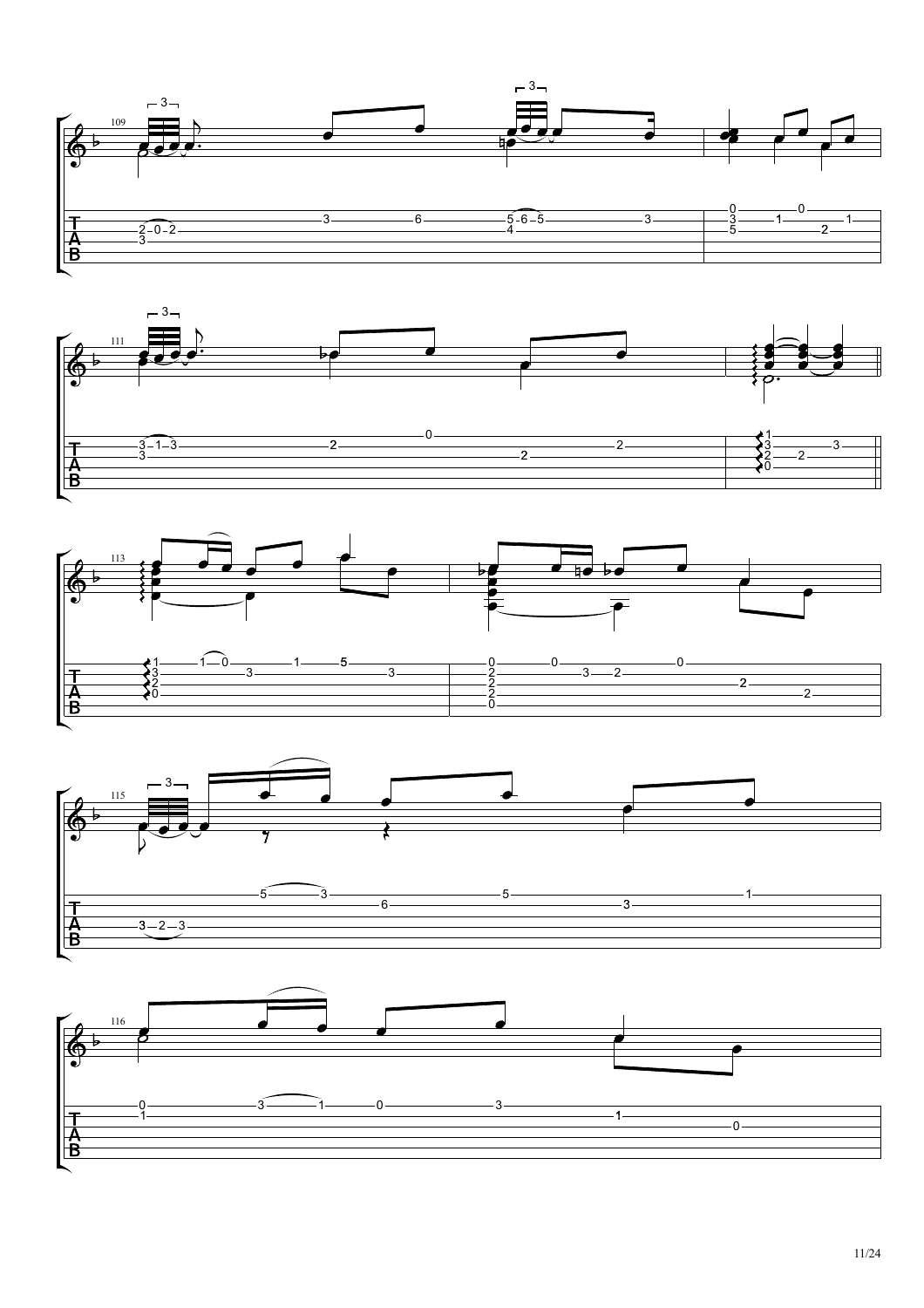



![](_page_11_Figure_2.jpeg)

![](_page_11_Figure_3.jpeg)

![](_page_11_Figure_4.jpeg)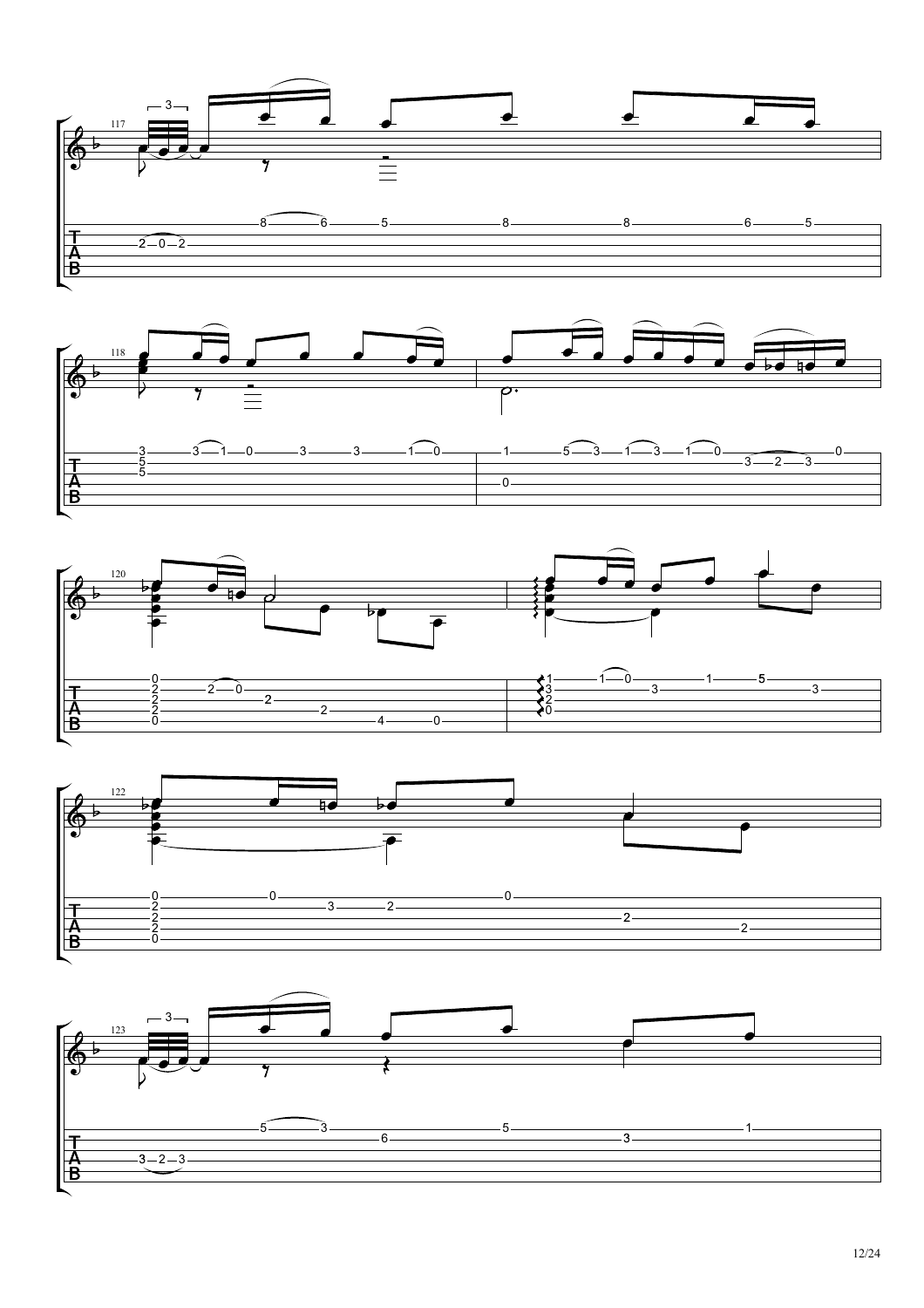![](_page_12_Figure_0.jpeg)

![](_page_12_Figure_1.jpeg)

![](_page_12_Figure_2.jpeg)

![](_page_12_Figure_3.jpeg)

![](_page_12_Figure_4.jpeg)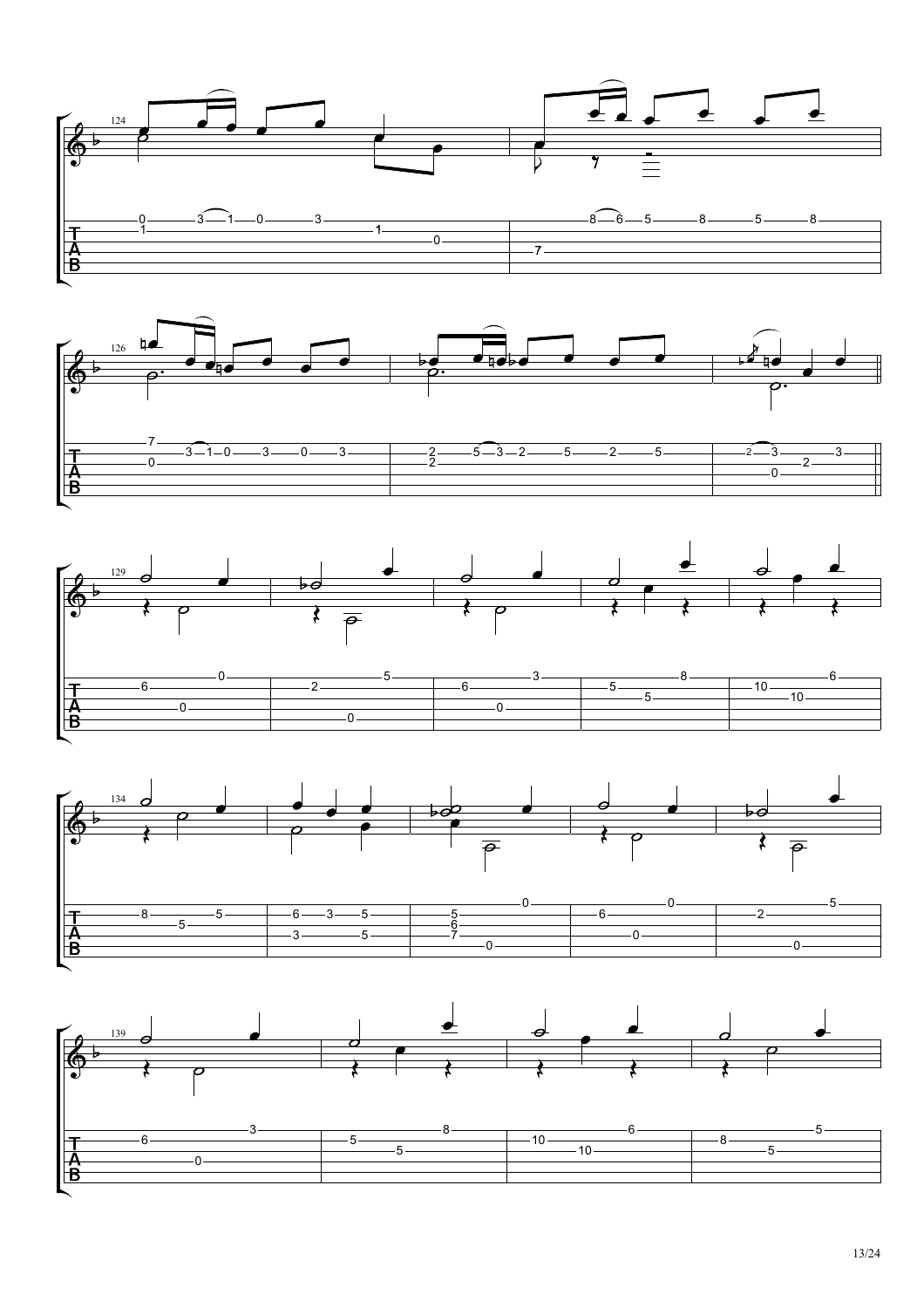![](_page_13_Figure_0.jpeg)

![](_page_13_Figure_1.jpeg)

![](_page_13_Figure_2.jpeg)

![](_page_13_Figure_3.jpeg)

![](_page_13_Figure_4.jpeg)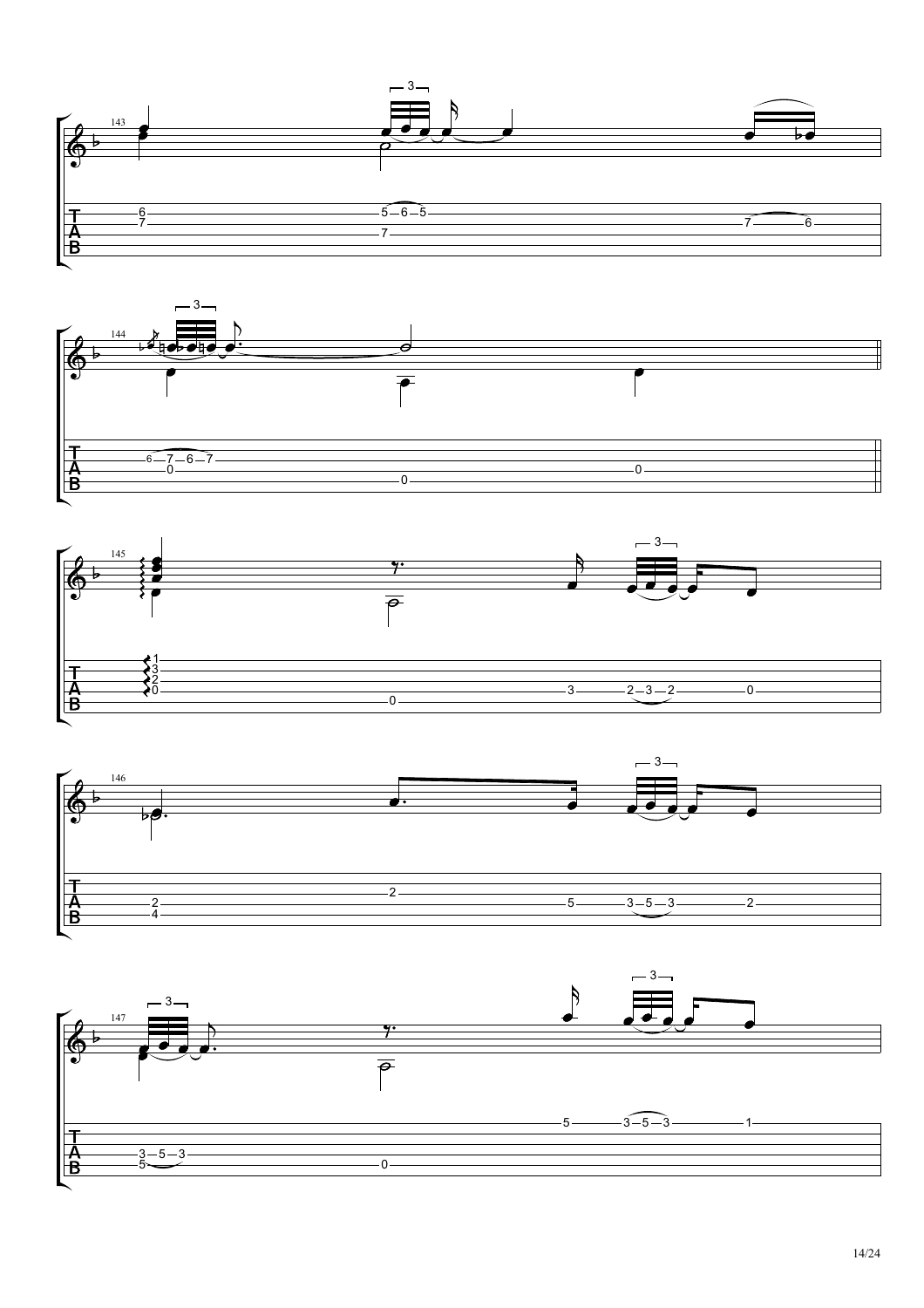![](_page_14_Figure_0.jpeg)

![](_page_14_Figure_1.jpeg)

![](_page_14_Figure_2.jpeg)

![](_page_14_Figure_3.jpeg)

![](_page_14_Figure_4.jpeg)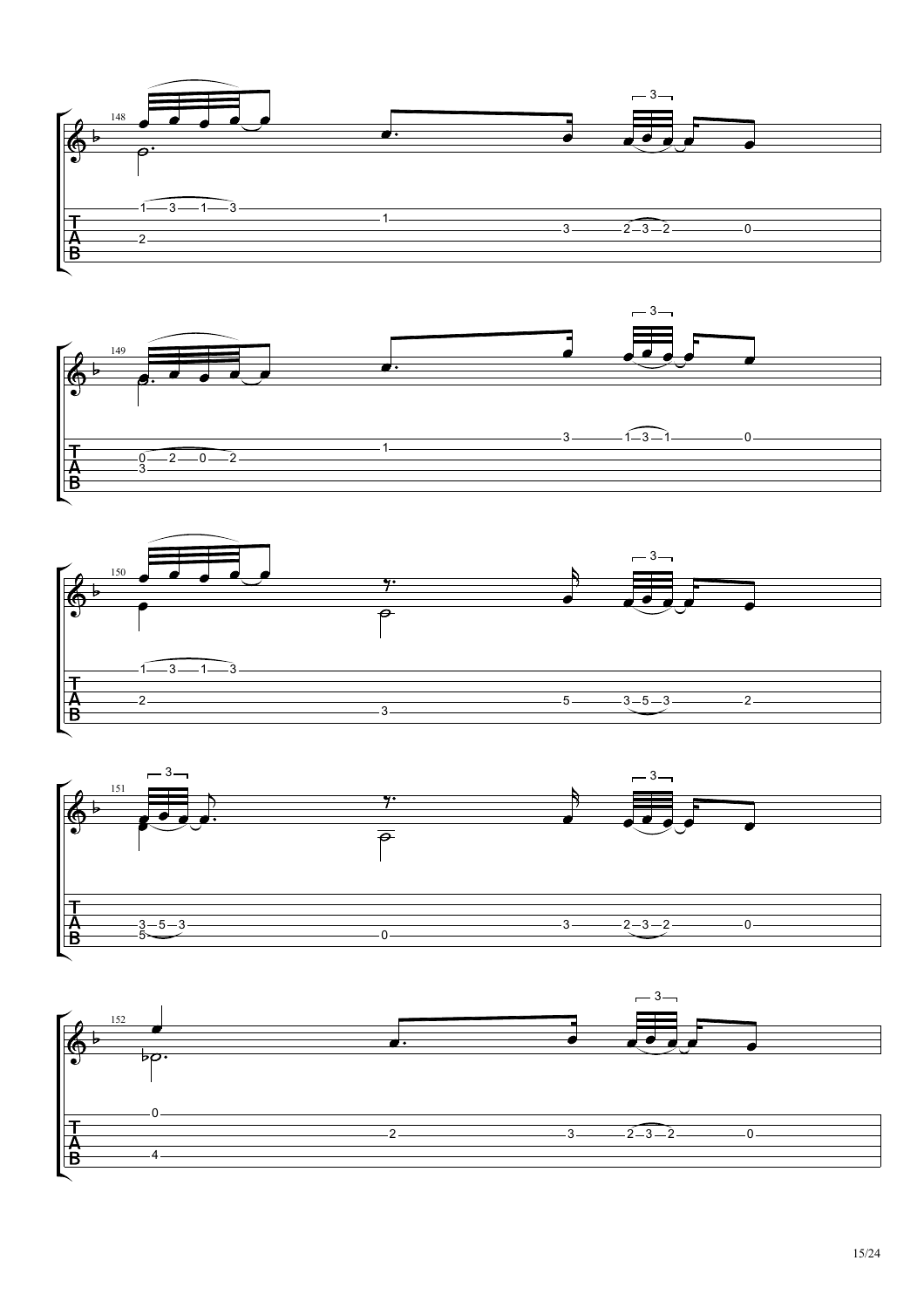![](_page_15_Figure_0.jpeg)

![](_page_15_Figure_1.jpeg)

![](_page_15_Figure_2.jpeg)

![](_page_15_Figure_3.jpeg)

![](_page_15_Figure_4.jpeg)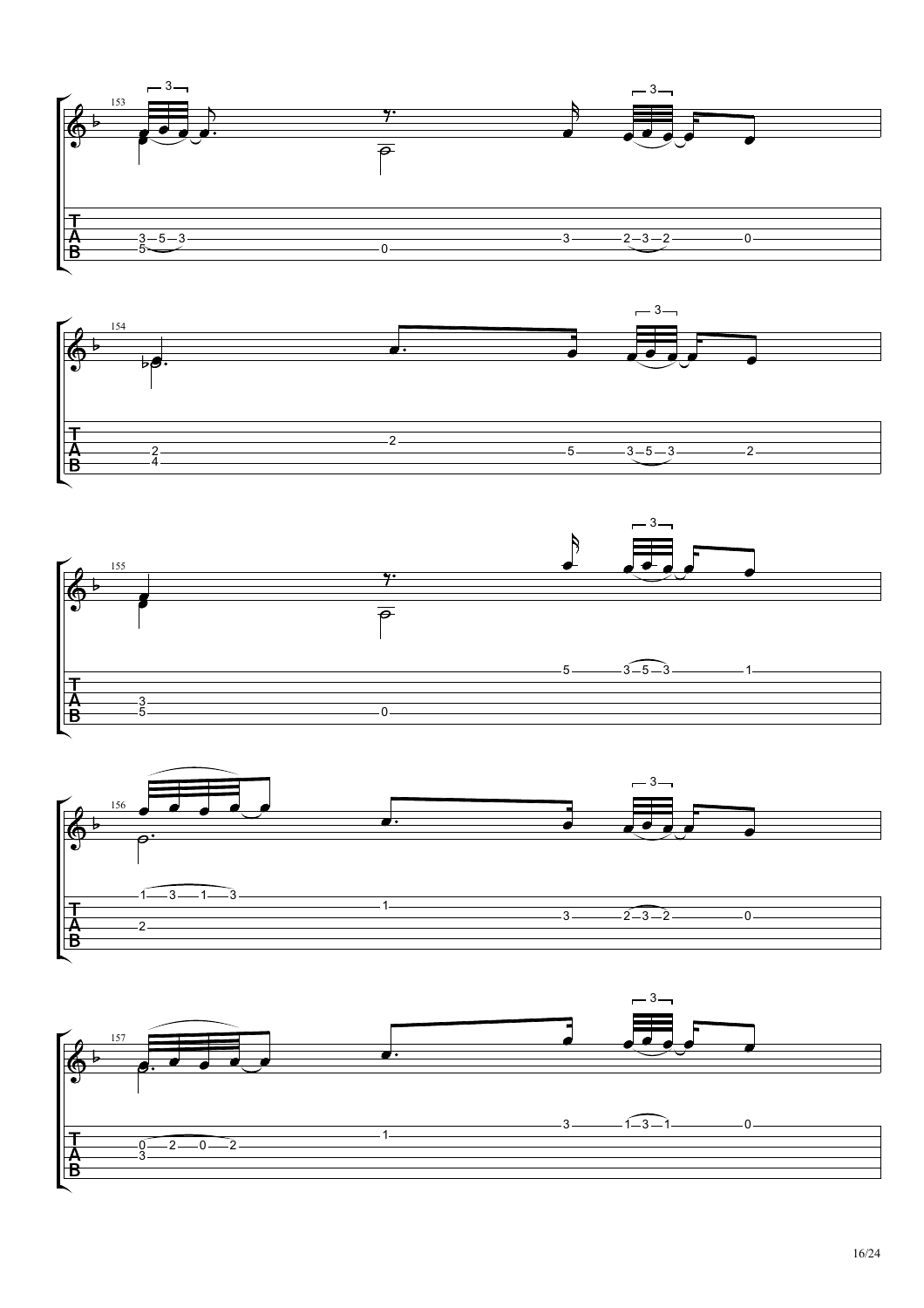![](_page_16_Figure_0.jpeg)

![](_page_16_Figure_1.jpeg)

![](_page_16_Figure_2.jpeg)

![](_page_16_Figure_3.jpeg)

![](_page_16_Figure_4.jpeg)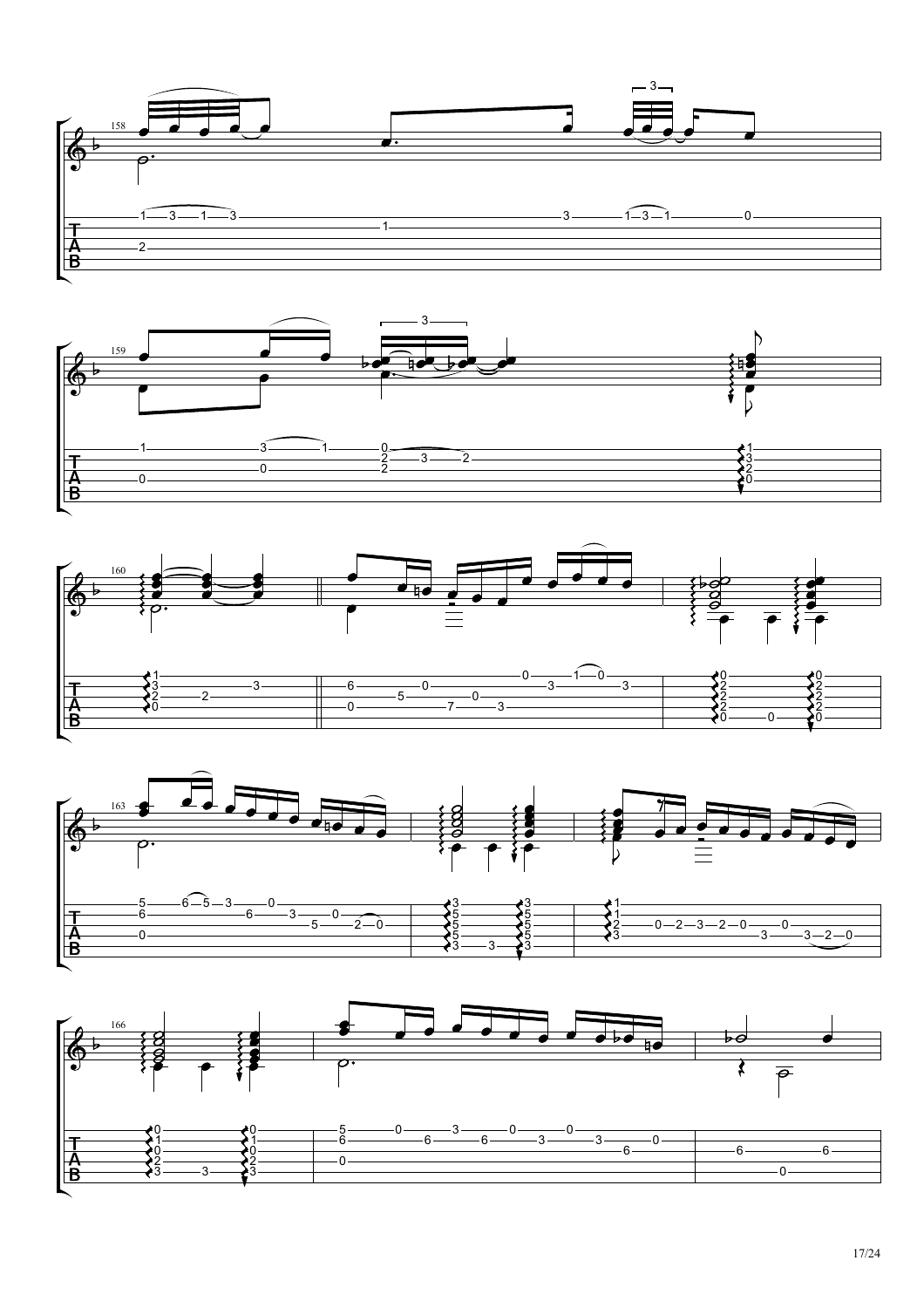![](_page_17_Figure_0.jpeg)

![](_page_17_Figure_1.jpeg)

![](_page_17_Figure_2.jpeg)

![](_page_17_Figure_3.jpeg)

![](_page_17_Figure_4.jpeg)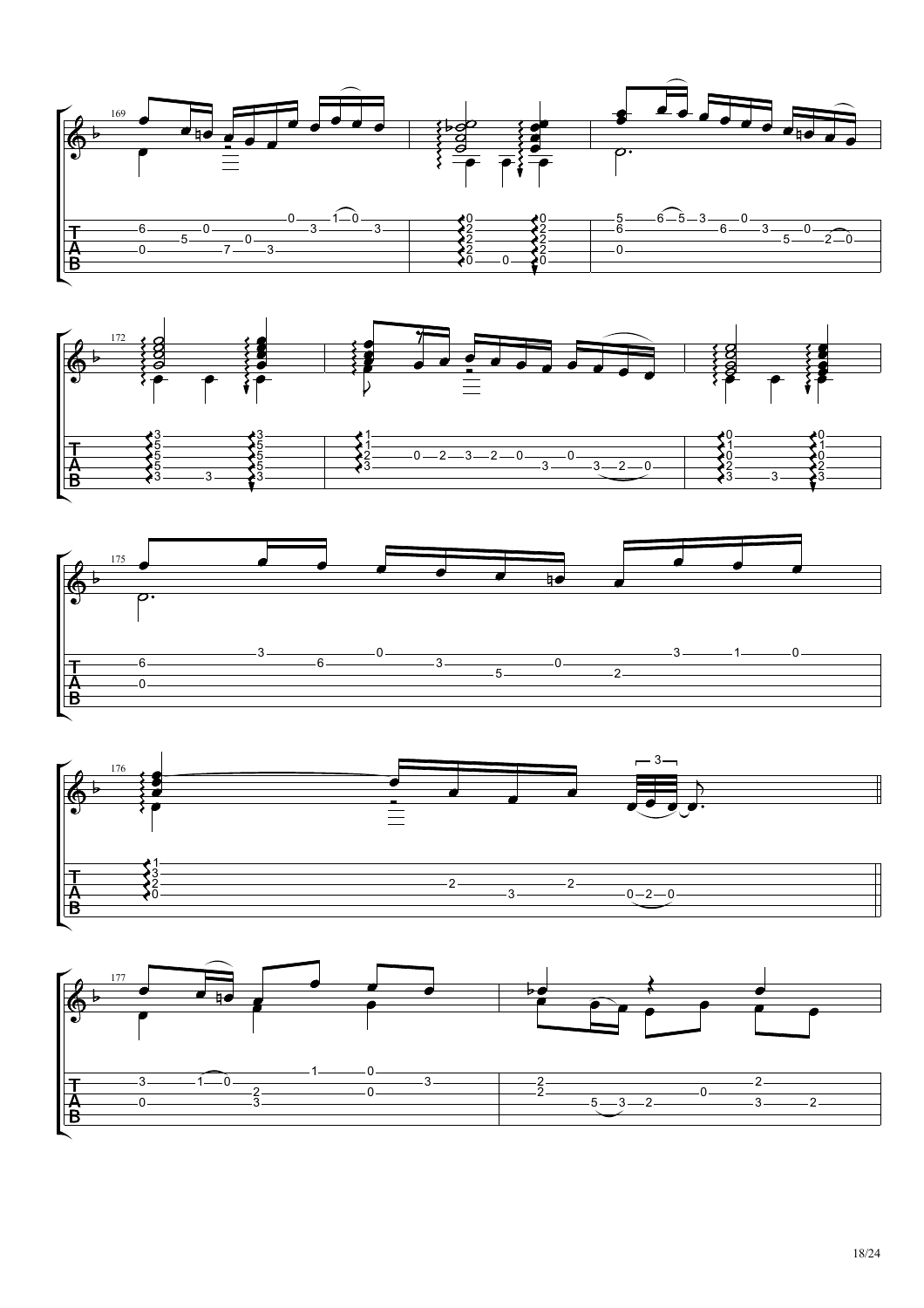![](_page_18_Figure_0.jpeg)

![](_page_18_Figure_1.jpeg)

![](_page_18_Figure_2.jpeg)

![](_page_18_Figure_3.jpeg)

![](_page_18_Figure_4.jpeg)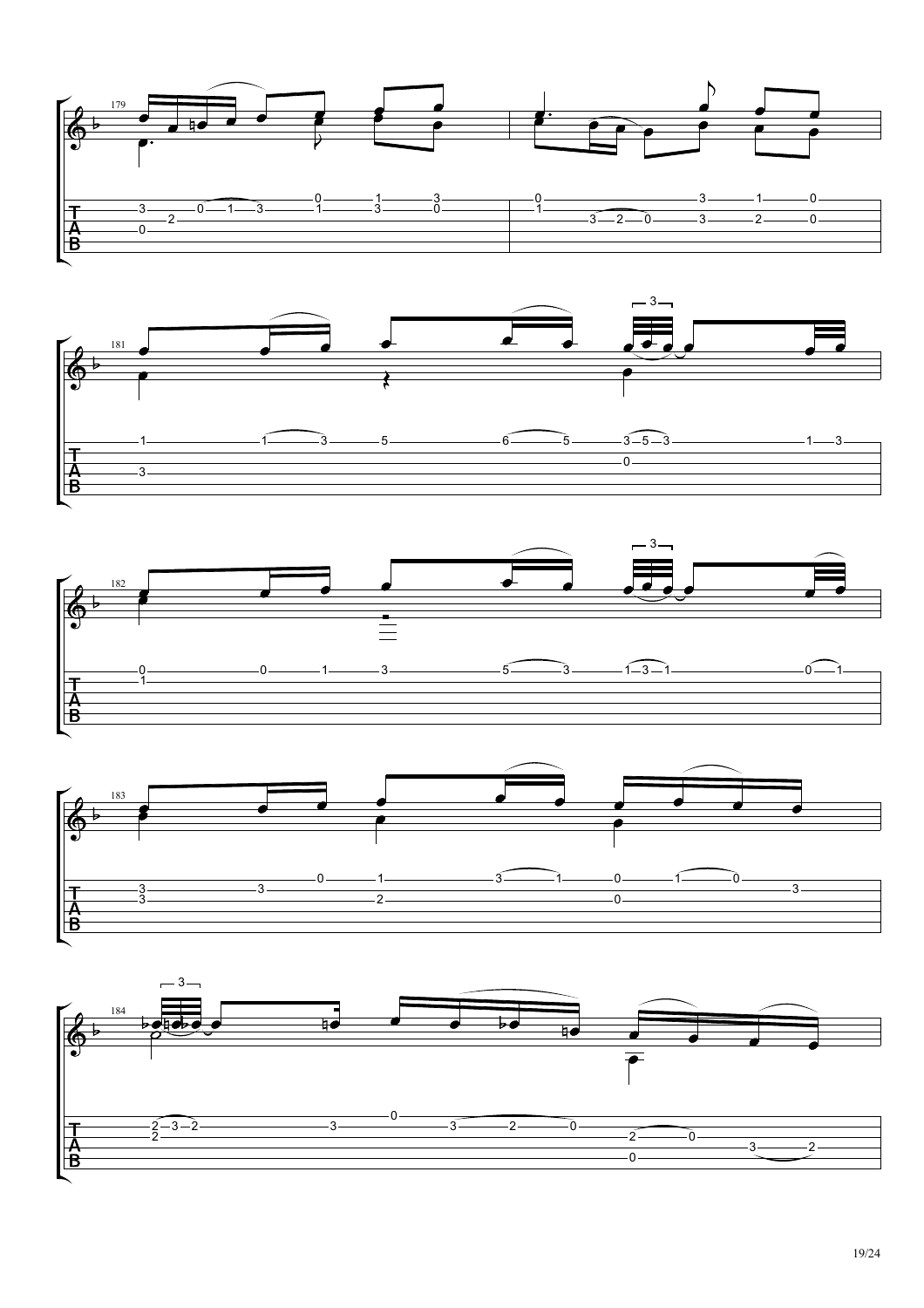![](_page_19_Figure_0.jpeg)

![](_page_19_Figure_1.jpeg)

![](_page_19_Figure_2.jpeg)

![](_page_19_Figure_3.jpeg)

![](_page_19_Figure_4.jpeg)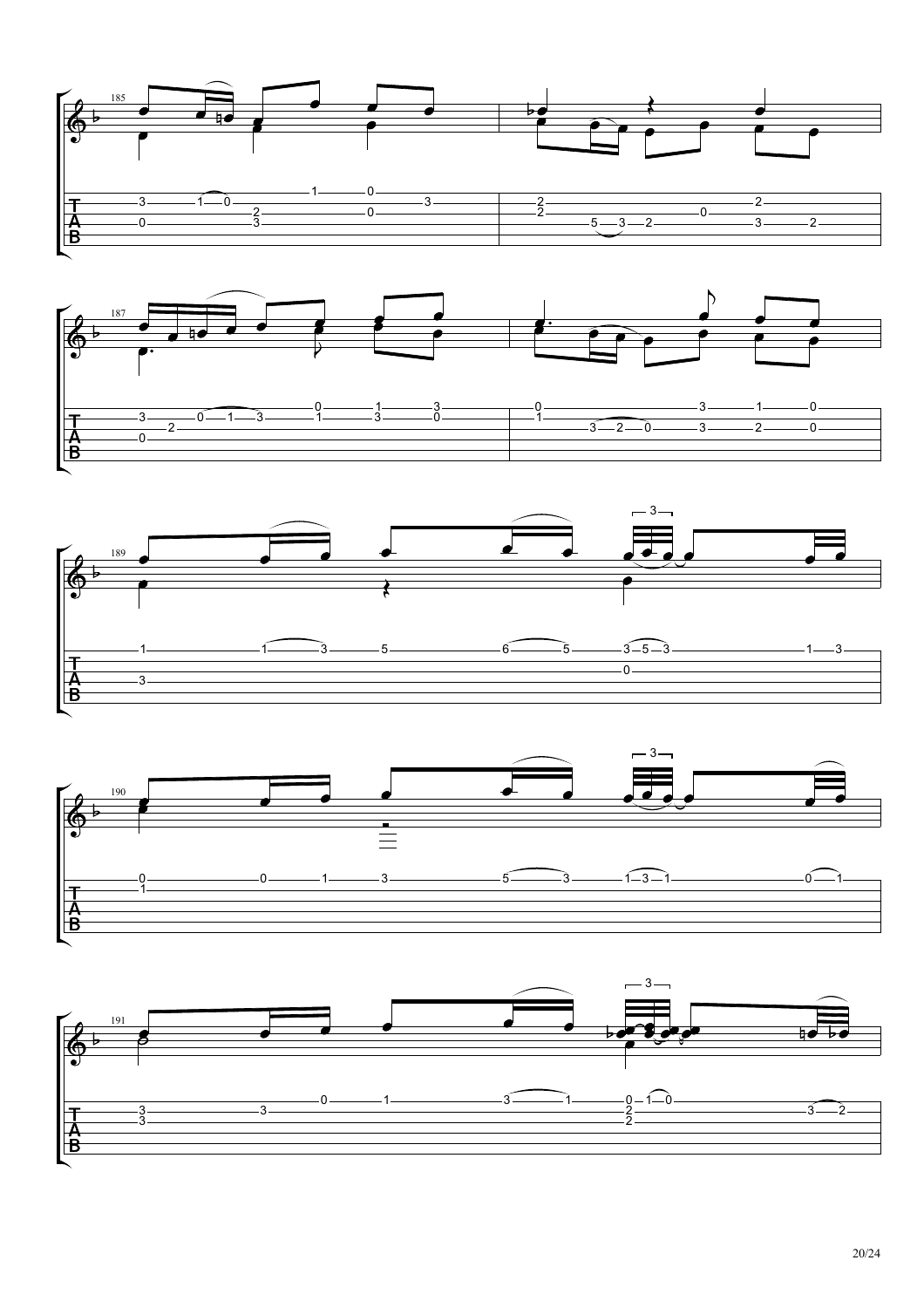![](_page_20_Figure_0.jpeg)

![](_page_20_Figure_1.jpeg)

![](_page_20_Figure_2.jpeg)

![](_page_20_Figure_3.jpeg)

![](_page_20_Figure_4.jpeg)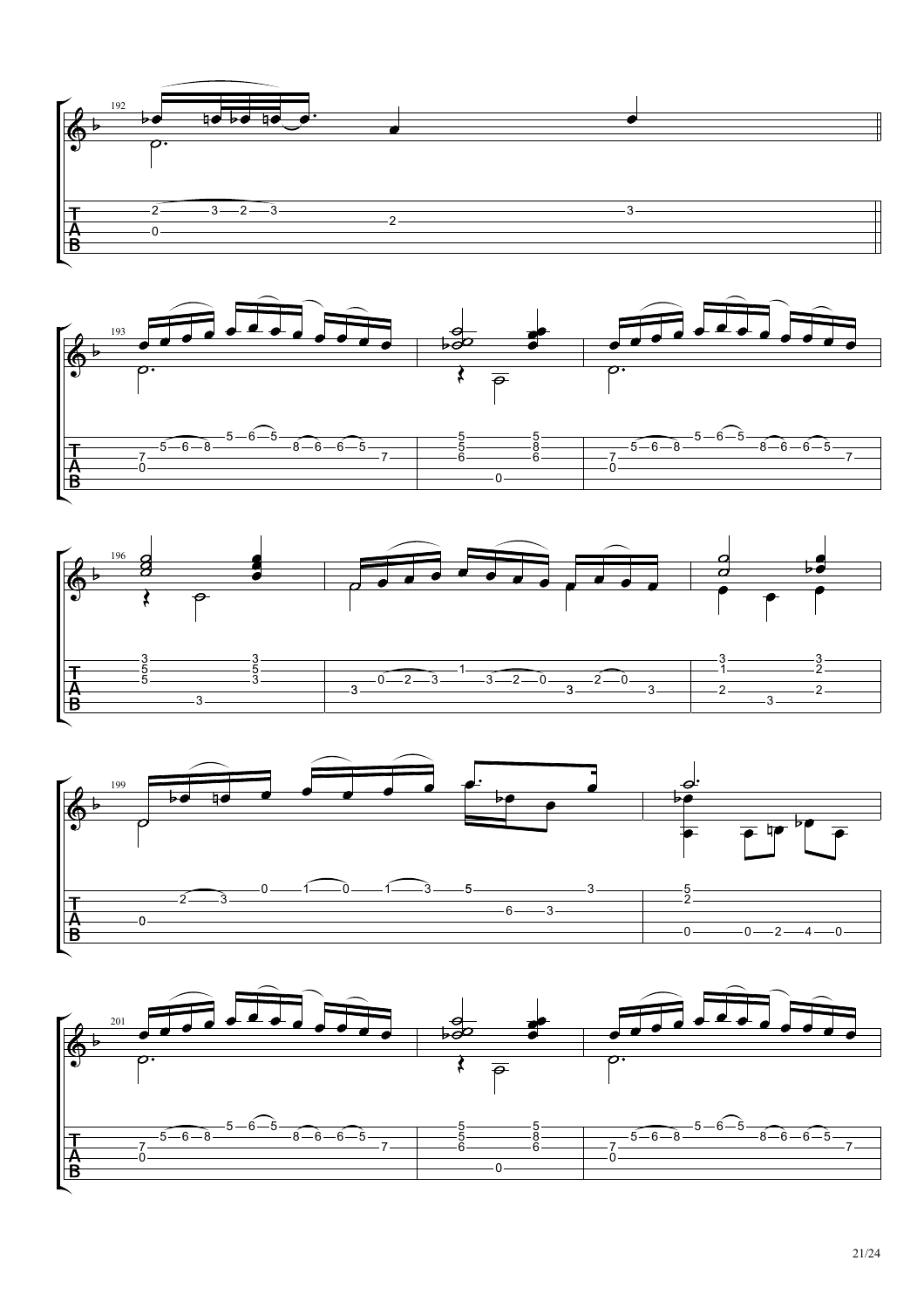![](_page_21_Figure_0.jpeg)

![](_page_21_Figure_1.jpeg)

![](_page_21_Figure_2.jpeg)

![](_page_21_Figure_3.jpeg)

![](_page_21_Figure_4.jpeg)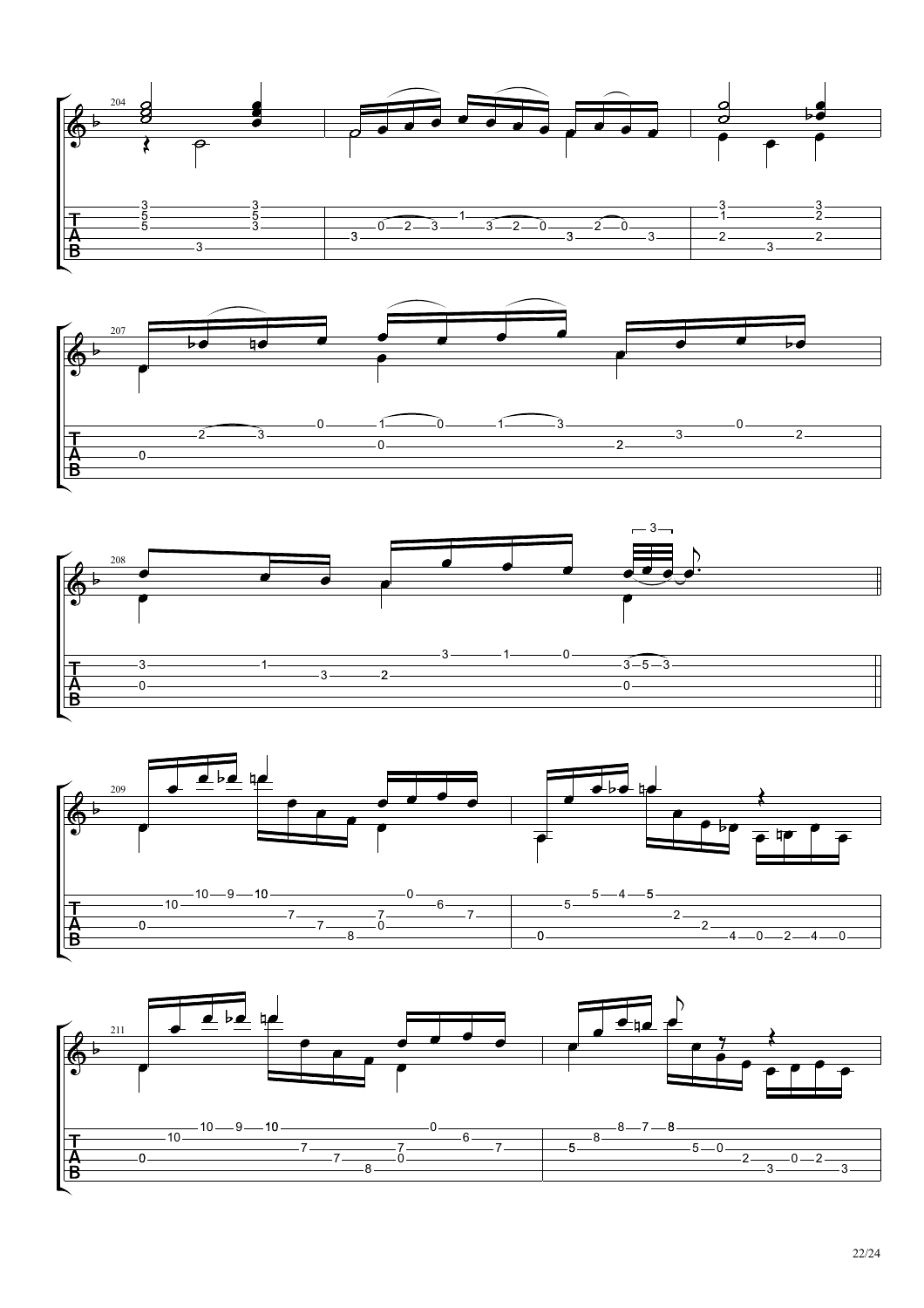![](_page_22_Figure_0.jpeg)

![](_page_22_Figure_1.jpeg)

![](_page_22_Figure_2.jpeg)

![](_page_22_Figure_3.jpeg)

![](_page_22_Figure_4.jpeg)